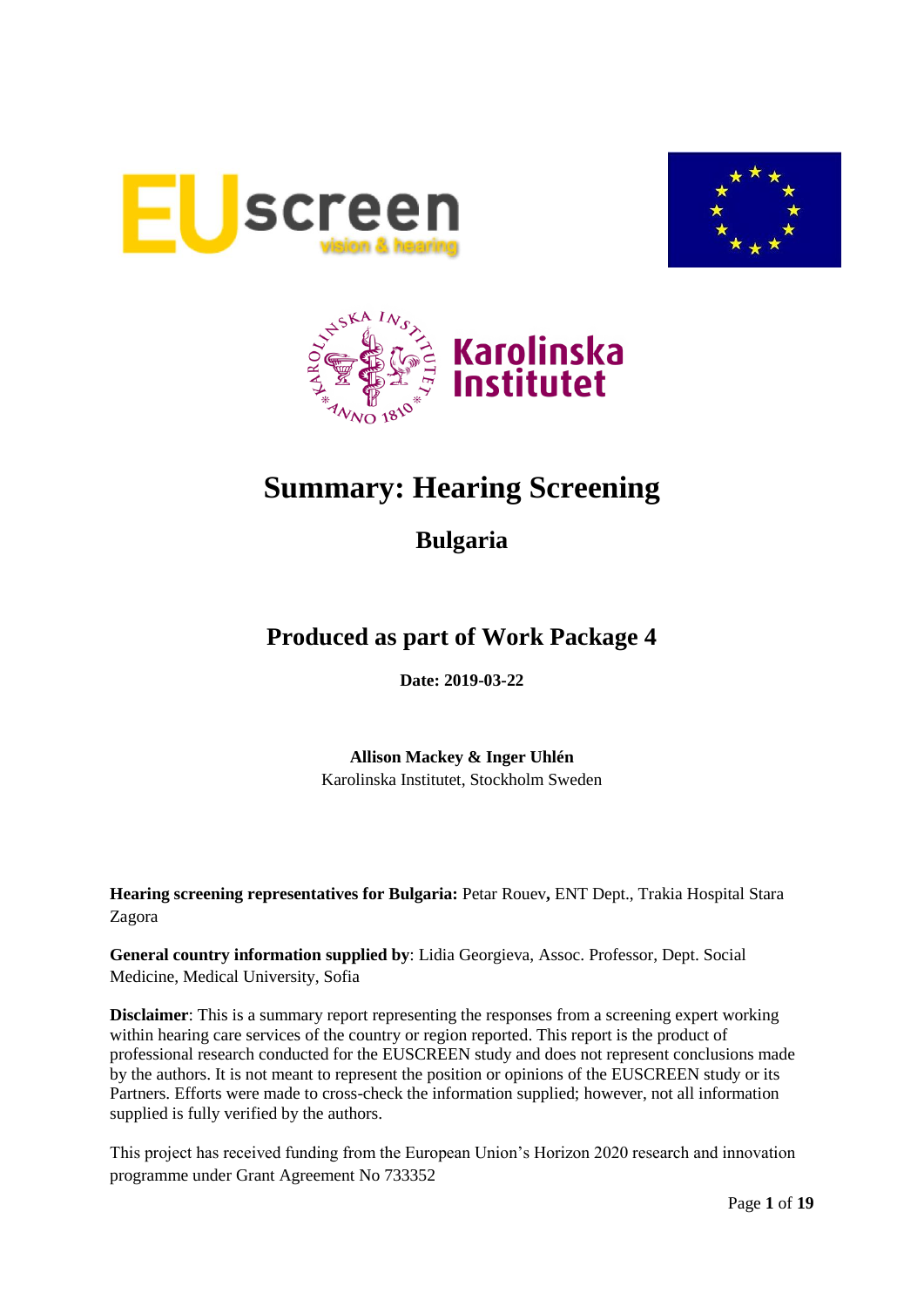

## **Table of Contents**

| 1.   |  |
|------|--|
| 2.   |  |
| 3.   |  |
| 3.1. |  |
| 3.2. |  |
| 3.3. |  |
| 4.   |  |
| 5.   |  |
| 5.1. |  |
| 5.2. |  |
| 5.3. |  |
| 5.4. |  |
| 6.   |  |
| 6.1. |  |
| 6.2. |  |
| 6.3. |  |
| 7.   |  |
| 7.1. |  |
| 7.2. |  |
| 7.3. |  |
| 8.   |  |
| 8.1. |  |
| 8.2. |  |
| 8.3. |  |
| 8.4. |  |
| 8.5. |  |
| 8.6. |  |
| 9.   |  |
| 9.1. |  |
| 9.2. |  |
| 9.3. |  |
| 9.4. |  |
| 10.  |  |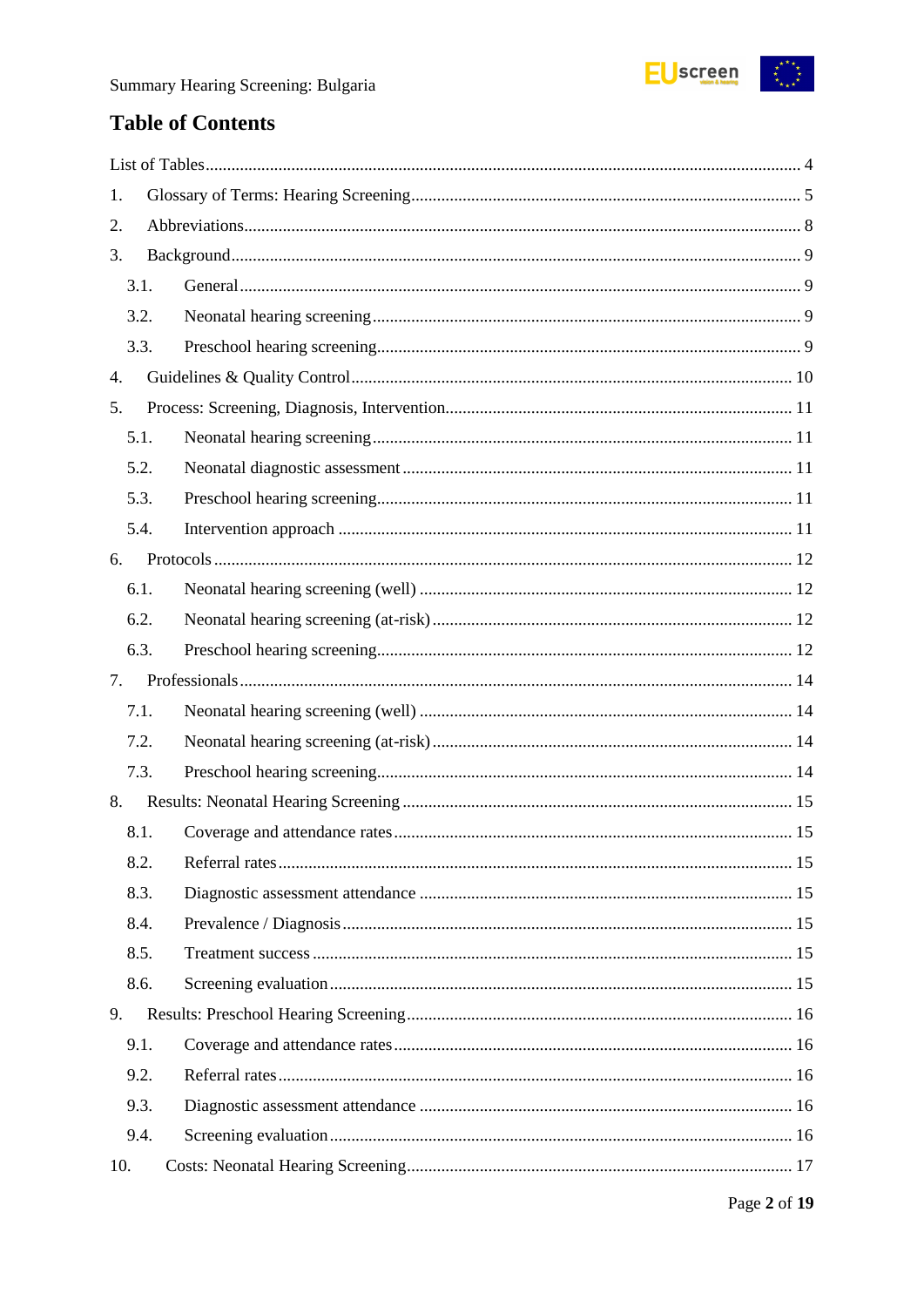

| 10.1. |  |
|-------|--|
| 10.2. |  |
| 10.3. |  |
| 10.4. |  |
| 10.5. |  |
| 10.6. |  |
| 11.   |  |
| 11.1. |  |
|       |  |
|       |  |
|       |  |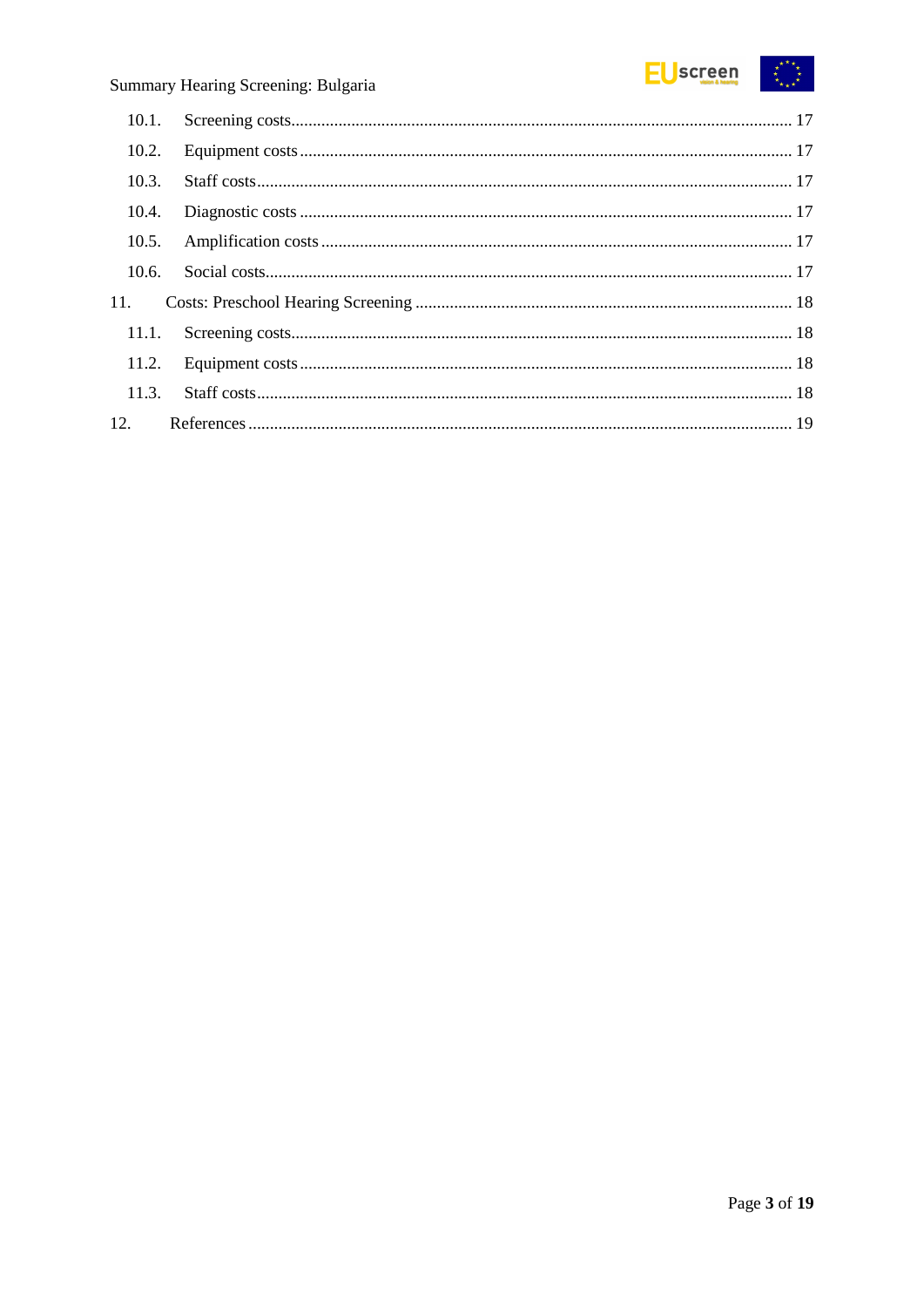

## <span id="page-3-0"></span>**List of Tables**

| Table 1: Process for neonatal hearing screening for well, healthy infants in Bulgaria 12 |  |
|------------------------------------------------------------------------------------------|--|
|                                                                                          |  |
|                                                                                          |  |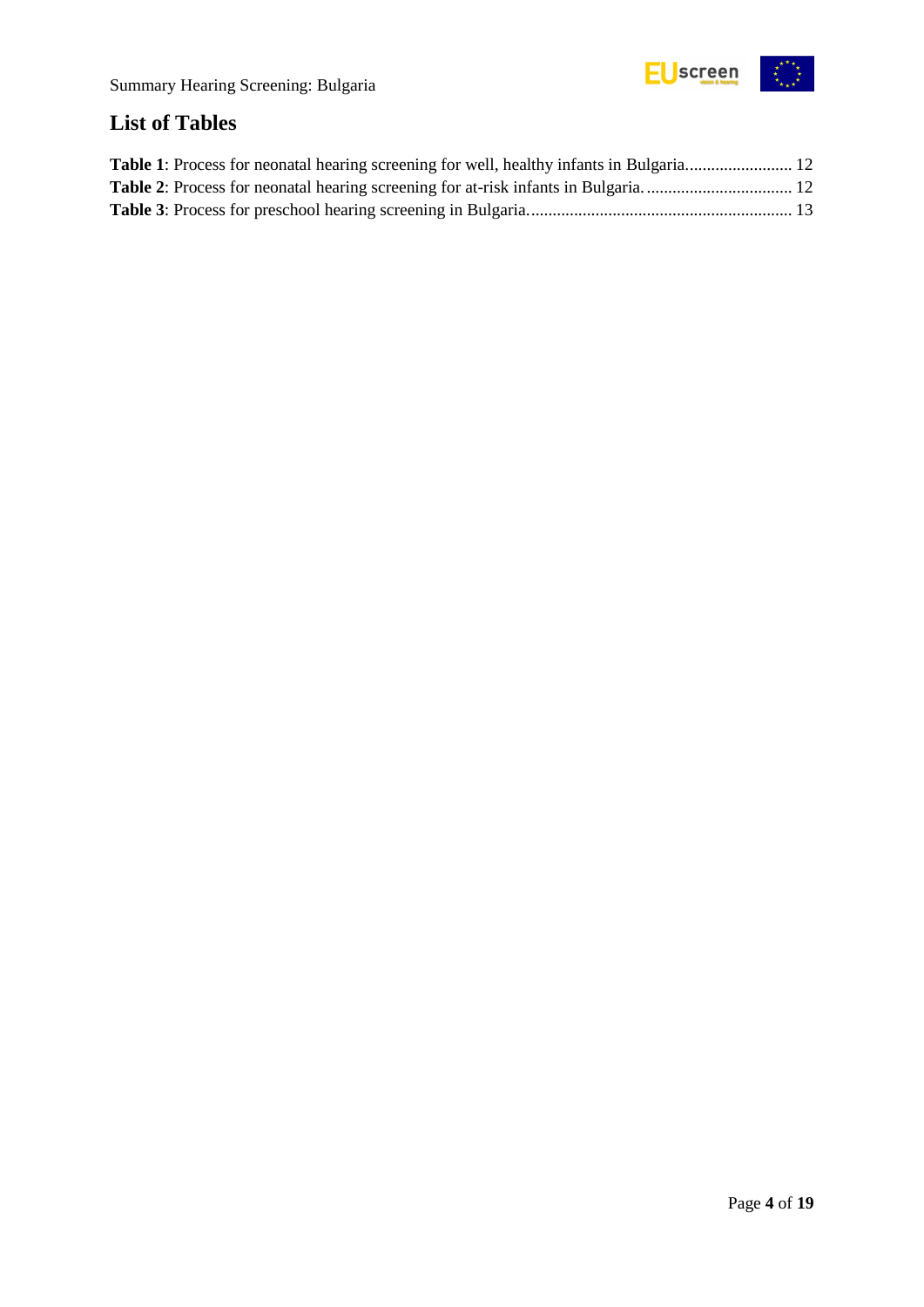## <span id="page-4-0"></span>**1. Glossary of Terms: Hearing Screening**

| <b>Abnormal test result</b>                     | A test result where a normal "pass" response could not be detected under<br>good conditions. The result on screening equipment may indicate "no<br>response," "fail," or "refer."                                                                                                                                                                                                                                                                                                                                                                                                                                                                                                                                                                                |  |  |  |
|-------------------------------------------------|------------------------------------------------------------------------------------------------------------------------------------------------------------------------------------------------------------------------------------------------------------------------------------------------------------------------------------------------------------------------------------------------------------------------------------------------------------------------------------------------------------------------------------------------------------------------------------------------------------------------------------------------------------------------------------------------------------------------------------------------------------------|--|--|--|
| <b>Attendance rate</b>                          | The proportion of all those invited for screening that are tested and receive<br>a result,<br>Invited for screening includes all those that are offered the<br>screening test.<br>Tested and receive a result could be a "pass" or "fail".<br>Attendance rate provides information on the willingness of families to<br>participate in screening.                                                                                                                                                                                                                                                                                                                                                                                                                |  |  |  |
| <b>Attendance rate in</b><br>first year of life | See definition of Attendance rate.<br>The calculation cut-off is after one year of life.                                                                                                                                                                                                                                                                                                                                                                                                                                                                                                                                                                                                                                                                         |  |  |  |
| <b>Compliance with</b>                          | The percentage of those who are referred from screening to a diagnostic<br>assessment that actually attend the first diagnostic assessment.                                                                                                                                                                                                                                                                                                                                                                                                                                                                                                                                                                                                                      |  |  |  |
| referral (percentage)                           | Percentage of compliance provides information on the willingness of<br>families to attend the diagnostic assessment after referral from screening.                                                                                                                                                                                                                                                                                                                                                                                                                                                                                                                                                                                                               |  |  |  |
| <b>Coverage</b>                                 | The proportion of those eligible for screening that are tested and receive a<br>result within a specific time.<br>Eligible for screening includes those within the population that are<br>covered under the screening or health care program.<br>Tested and receive a result could be a "pass" or "refer to<br>diagnostic assessment".<br>Specific time can be defined, such as 1 month after birth, 3 months<br>after birth, etc.<br>Coverage provides information on the overall effectiveness and timeliness<br>of a complete screening programme.<br>Factors such as being offered screening, willingness to participate, missed<br>screening, ability to complete the screen, and ability to document the<br>screening results will influence the coverage. |  |  |  |
| Coverage in first<br>year of life               | See definition of Coverage.<br>The specific time is pre-defined as within the first year of life.<br>In other words, the coverage is the proportion of those eligible for<br>screening that complete the screening sequence to a final result within the<br>first year of life.                                                                                                                                                                                                                                                                                                                                                                                                                                                                                  |  |  |  |
| <b>False negatives</b>                          | The percentage of infants/children with a hearing loss (defined by the<br>target condition) that receive a result of "pass" during screening.                                                                                                                                                                                                                                                                                                                                                                                                                                                                                                                                                                                                                    |  |  |  |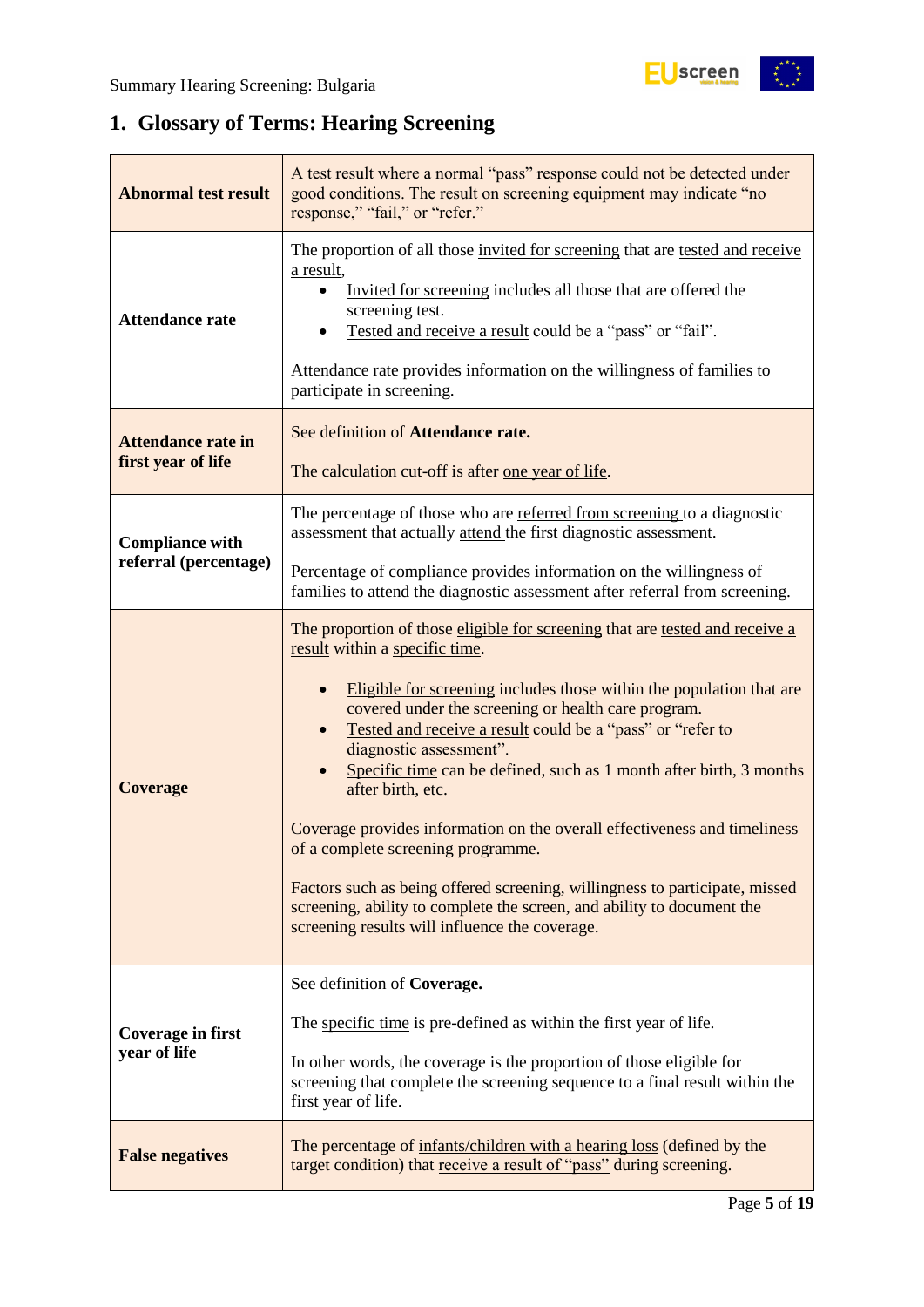

|                                             | Example: If 100 infants with hearing loss are screened, and 1 infant passes<br>the screening, the percentage of false negatives is 1%.                                                                 |  |  |  |
|---------------------------------------------|--------------------------------------------------------------------------------------------------------------------------------------------------------------------------------------------------------|--|--|--|
|                                             | The percentage of infants/children with normal hearing that receive a<br>result of "fail" from the final screening test.                                                                               |  |  |  |
| <b>False positives</b>                      | Example: If 100 infants with normal hearing are screened, and 3 infants<br>fail the screening and are referred for diagnostic assessment, the<br>percentage of false positives is 3%.                  |  |  |  |
| <b>Guidelines</b>                           | Recommendations or instructions provided by an authoritative body on the<br>practice of screening in the country or region.                                                                            |  |  |  |
| <b>Hearing screening</b><br>professional    | A person qualified to perform hearing screening, according to the practice<br>in your country or region.                                                                                               |  |  |  |
| <b>Inconclusive test</b><br>result          | A test result where a normal "pass" response could not be detected due to<br>poor test conditions.                                                                                                     |  |  |  |
| <b>Invited for screening</b>                | Offered screening.                                                                                                                                                                                     |  |  |  |
| <b>Outcome of hearing</b><br>screening      | An indication of the effectiveness or performance of screening, such as a<br>measurement of coverage rate, referral rate, number of infants detected,<br>etc.                                          |  |  |  |
| <b>Permanent hearing</b>                    | A hearing impairment that is not due to a temporary or transient condition<br>such as middle ear fluid.                                                                                                |  |  |  |
| loss                                        | Permanent hearing loss can be either sensorineural or permanent<br>conductive.                                                                                                                         |  |  |  |
| <b>Positive predictive</b>                  | The percentage of infants/children referred from screening who have a<br>confirmed hearing loss, as described by your protocol or guideline and<br>indicated in the Target Condition (see definition). |  |  |  |
| value                                       | For example, if 100 babies are referred from screening for diagnostic<br>assessment and 90 have normal hearing while 10 have a confirmed hearing<br>loss, the positive predictive value would be 10%.  |  |  |  |
| <b>Preschool or</b><br>(pre)school children | All children between 3-6 years of age.                                                                                                                                                                 |  |  |  |
| <b>Preschool or</b>                         | Screening that takes place during the time children are between 3-6 years<br>of age.                                                                                                                   |  |  |  |
| (pre)school screening                       | This refers to <i>any</i> hearing screening during this age. The location of the<br>screening is irrelevant to the definition.                                                                         |  |  |  |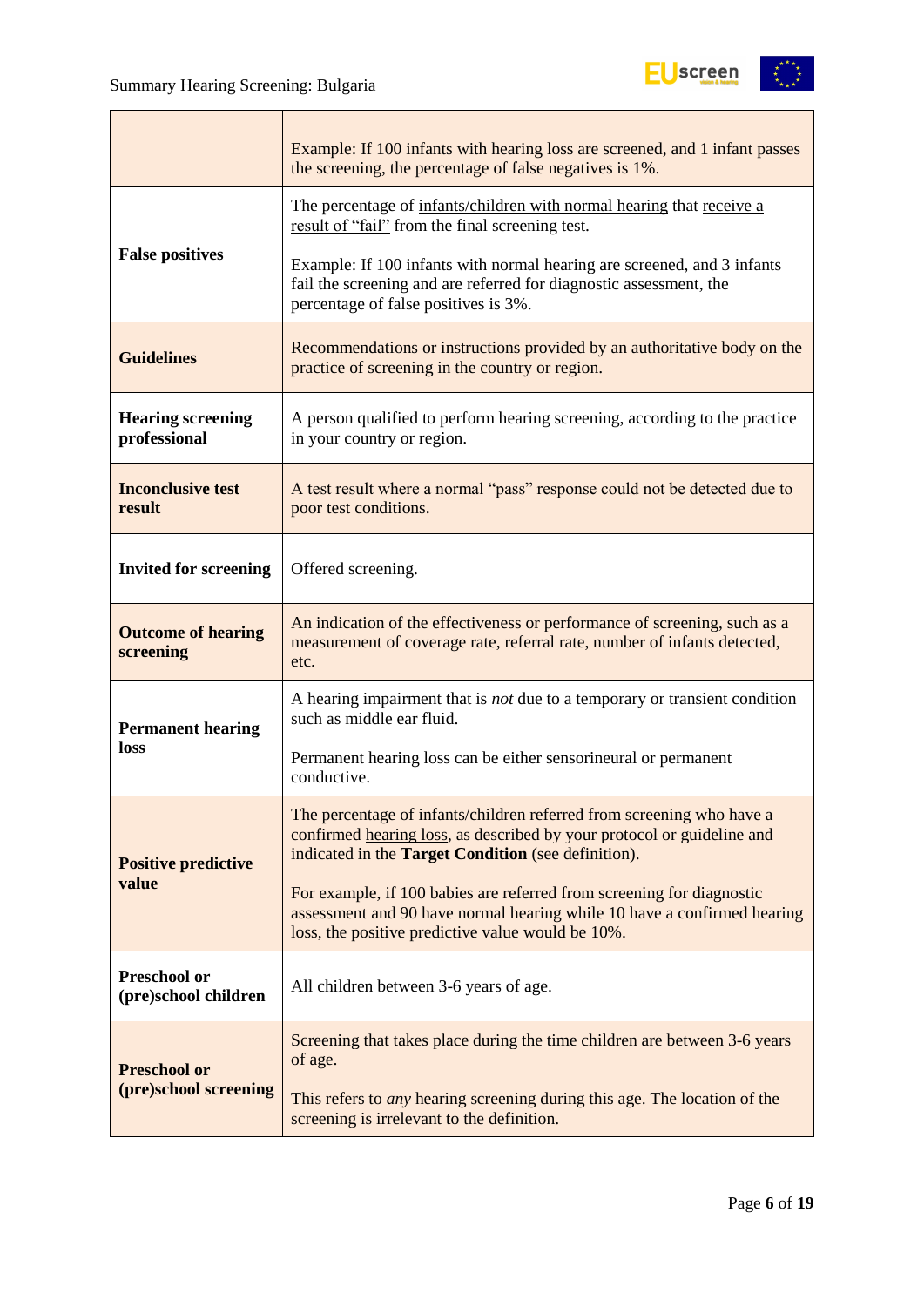

٦

| <b>Prevalence</b>           | The number or percentage of individuals with a specific disease or<br>condition. Prevalence can either be expressed as a percentage, proportion,<br>or as the value per 1000 individuals within the same demographic.                        |  |  |  |
|-----------------------------|----------------------------------------------------------------------------------------------------------------------------------------------------------------------------------------------------------------------------------------------|--|--|--|
| <b>Programme</b>            | An organized system for screening, which could be based nationally,<br>regionally or locally.                                                                                                                                                |  |  |  |
| <b>Protocol</b>             | Documented procedure or sequence for screening, which could include<br>which tests are performed, when tests are performed, procedures for<br>passing and referring, and so forth.                                                           |  |  |  |
| <b>Quality assurance</b>    | A method for checking and ensuring that screening is functioning<br>adequately and meeting set goals and benchmarks.                                                                                                                         |  |  |  |
| Referral criteria           | A pre-determined cut-off boundary for when an infant/child should be re-<br>tested or seen for a diagnostic assessment.                                                                                                                      |  |  |  |
|                             | For example, referral criteria may be "no response" at 35 dB nHL.                                                                                                                                                                            |  |  |  |
| <b>Risk babies / Babies</b> | All infants that are considered to be at-risk or have risk-factors for hearing<br>loss according to the screening programme.                                                                                                                 |  |  |  |
| at-risk                     | Two common risk factors are admission to the neonatal-intensive care unit<br>(NICU) or born prematurely. However, other risk factors for hearing loss<br>may also be indicated in the screening programme.                                   |  |  |  |
|                             | The percentage of infants/children with hearing loss that are identified via<br>the screening program.                                                                                                                                       |  |  |  |
| <b>Sensitivity</b>          | For example, if 100 babies with hearing loss are tested, and 98 of these<br>babies are referred for diagnostic assessment while 2 pass the screening,<br>the sensitivity is 98%.                                                             |  |  |  |
|                             | The percentage of infants/children with normal hearing that pass the<br>screening.                                                                                                                                                           |  |  |  |
| <b>Specificity</b>          | For example, if 100 babies with normal hearing are tested, and 10 of these<br>babies are referred for diagnostic assessment and 90 pass the screening, the<br>specificity is 90%.                                                            |  |  |  |
|                             | The hearing loss condition you are aiming to detect via your screening<br>programme. This includes:<br>The laterality of the condition, whether the program aims to detect<br>$\bullet$                                                      |  |  |  |
| <b>Target condition</b>     | both unilateral and bilateral hearing loss or just bilateral hearing<br>loss.<br>The severity of the condition, whether the program aims to detect<br>٠<br>hearing loss $\geq$ 30 dB HL, $\geq$ 35 dB HL, $\geq$ 40 dB HL or $\geq$ 45 dB HL |  |  |  |
|                             | Infants who are <i>not</i> admitted into the NICU or born prematurely.                                                                                                                                                                       |  |  |  |
| <b>Well, healthy babies</b> | Well, healthy babies may or may not have additional risk factors for<br>hearing loss, according to the procedures indicated in the specific<br>screening programme.                                                                          |  |  |  |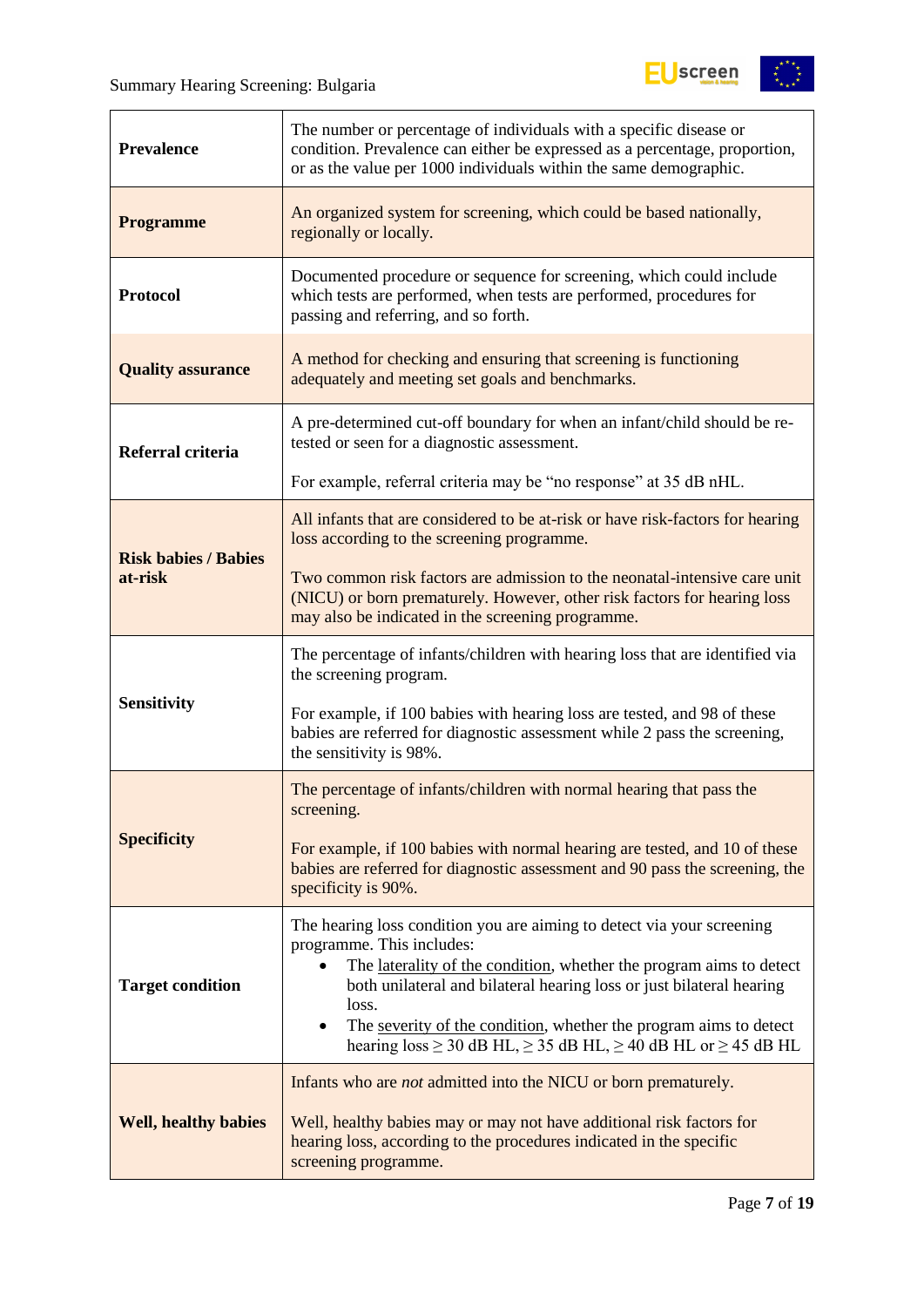

### <span id="page-7-0"></span>**2. Abbreviations**

- ABR auditory brainstem response
- aABR automatic auditory brainstem response
- ANSD auditory neuropathy spectrum disorder
- ASSR auditory steady-state response
- CI cochlear implant
- CMV cytomegalovirus
- dB HL decibel hearing level
- dB nHL decibel normalized hearing level
- dB SNR decibel signal-to-noise ratio
- DPOAE distortion product otoacoustic emissions
- HA hearing aid
- NICU neonatal intensive care unit
- OAE otoacoustic emissions
- TEOAE transient-evoked otoacoustic emissions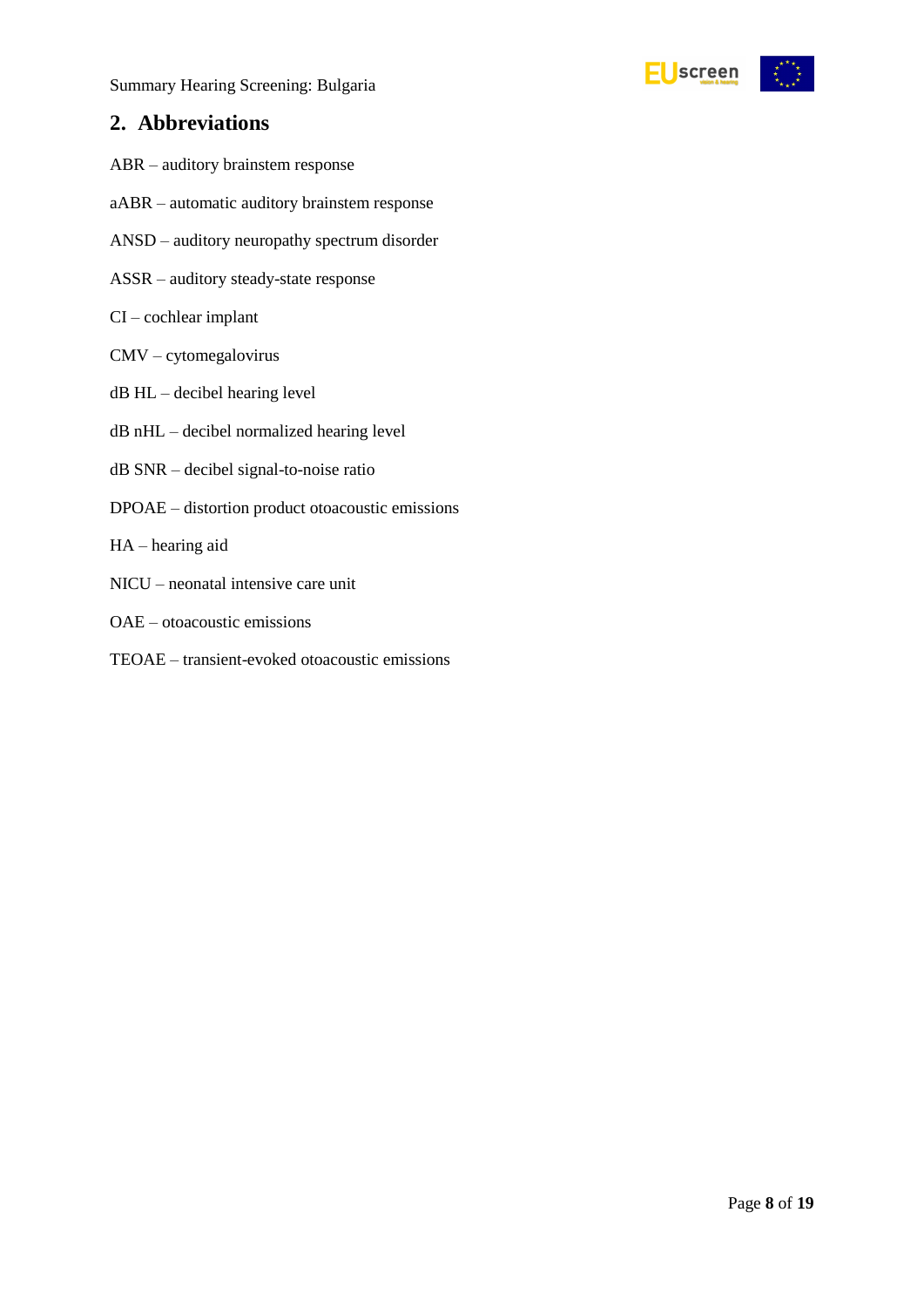

### <span id="page-8-0"></span>**3. Background**

In Bulgaria, hearing screening is performed nationally and organized nationally. The following report contains information with regards to childhood hearing screening in the entire country of Bulgaria.

#### <span id="page-8-1"></span>**3.1. General**

Bulgaria has a total area of 110 994 km<sup>2</sup> with a population of 7 101 859 at the end of 2016 (National Statistical Institute, 2018).

In Bulgaria, all births are registered into public information. Birth information is regulated by a medical standard in Obstetrics and Gynecology. There were 63 955 births registered in 2017 (National Statistical Institute, 2018).

The World Bank income classification categorizes Bulgaria as an upper-middle-income country (The World Bank, 2018). The gross domestic product (GDP) in 2017 was  $\epsilon$ 7,099 per capita in Bulgaria (National Statistical Institute, 2018).

From the World Health Organization (WHO) Global Health Expenditure Database, health expenditure for Bulgaria in 2015 was 572 USD or €502 per capita (World Health Organization (WHO), 2018).

An infant mortality rate of 6.4 per 1000 is reported for Bulgaria in 2017 (National Statistical Institute, 2018). The United Nations Statistics Division also shows a higher mortality rate in Bulgaria in rural areas compared to urban areas. Infant mortality rates in 2015 were 10.9 and 5.2 for rural and urban areas, respectively (United Nations Statistics Division, 2016).

#### <span id="page-8-2"></span>**3.2. Neonatal hearing screening**

In Bulgaria, neonatal hearing screening is conducted universally. All babies in the country should have access to hearing screening, though participation is not obligatory for parents.

Hearing screening for both well and at-risk babies started and was fully implemented in Bulgaria in 2015. Screening for well babies is funded through the council (Ministry of Health) and it is roughly estimated that funding for at-risk infants is funded through the province/region. Screening is not embedded in the Preventive Child Health Care screening system. Neonatal hearing screening is organized by the Ministry of Health in Bulgaria.

National guidelines are available as is a screening protocol used across the country. Although a national universal programme is in place in Bulgaria and all hospitals should follow the same protocol, there are some inconsistences regarding how accurately the hearing screening protocol is followed in some hospitals.

#### <span id="page-8-3"></span>**3.3. Preschool hearing screening**

Preschool hearing screening is conducted universally in Bulgaria. Before school start, children's hearing should be tested. Screening is not embedded in the Preventive Child Health Care screening system and is funded by parents or health insurance. It is unknown when preschool hearing screening started or was implemented across the country. It is typically organized by the child's physician and is performed in the clinic. Referrals are made to the ENT clinic when necessary.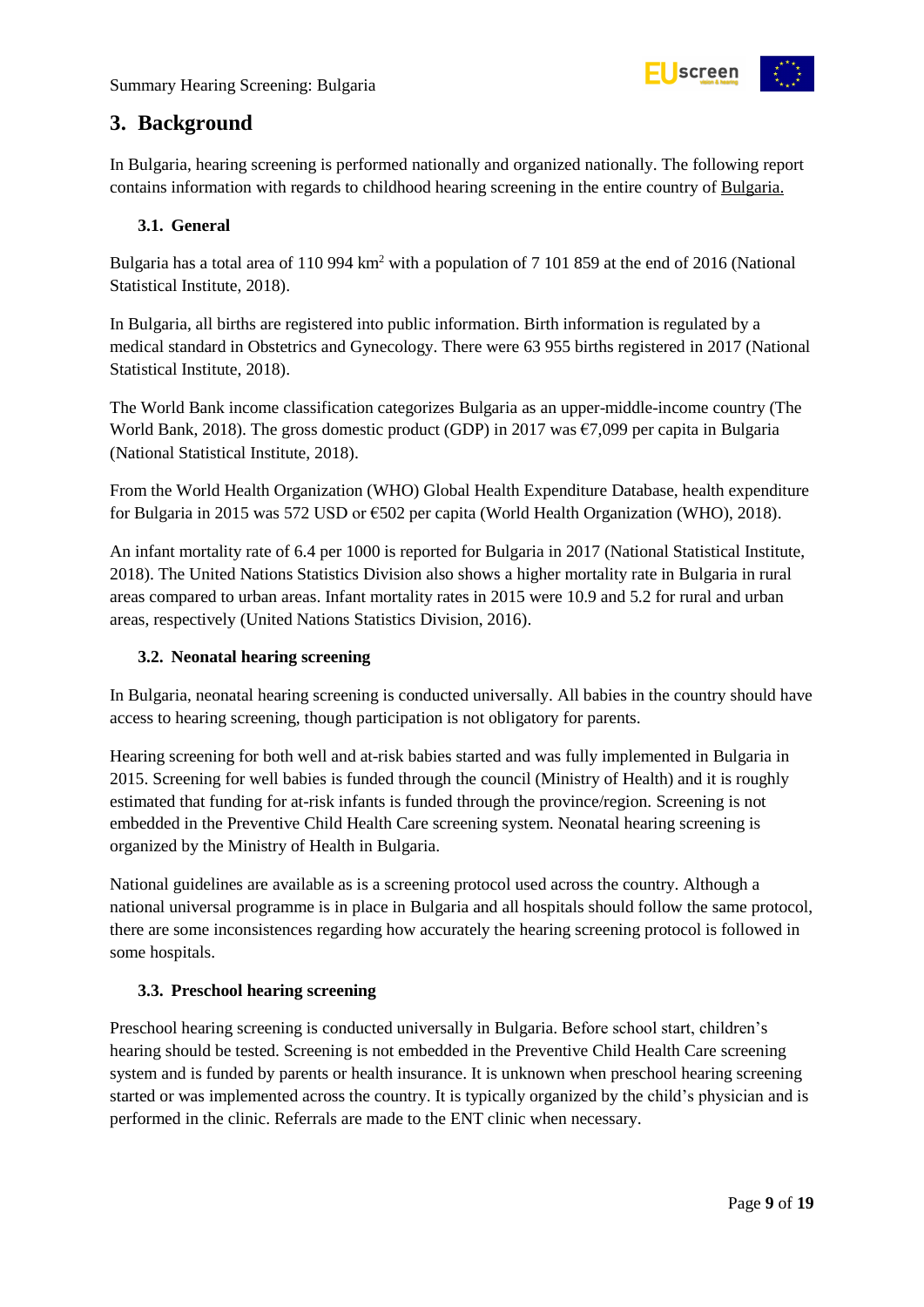

### <span id="page-9-0"></span>**4. Guidelines & Quality Control**

There are national guidelines for hearing screening in Bulgaria.

The content of the general hearing screening programme was decided on by the Ministry of Health and has not been changed since implementation in 2015.

Quality assurance of hearing screening programmes is not imposed by the government; however, information is collected directly by the Ministry of Health. Each hospital provides screening information to the regional office of the Ministry. Data are unavailable on whether annual reports are produced.

It is unknown whether research has been done on hearing screening programmes in Bulgaria, but there has not been research performed on the effectiveness of screening in Bulgaria.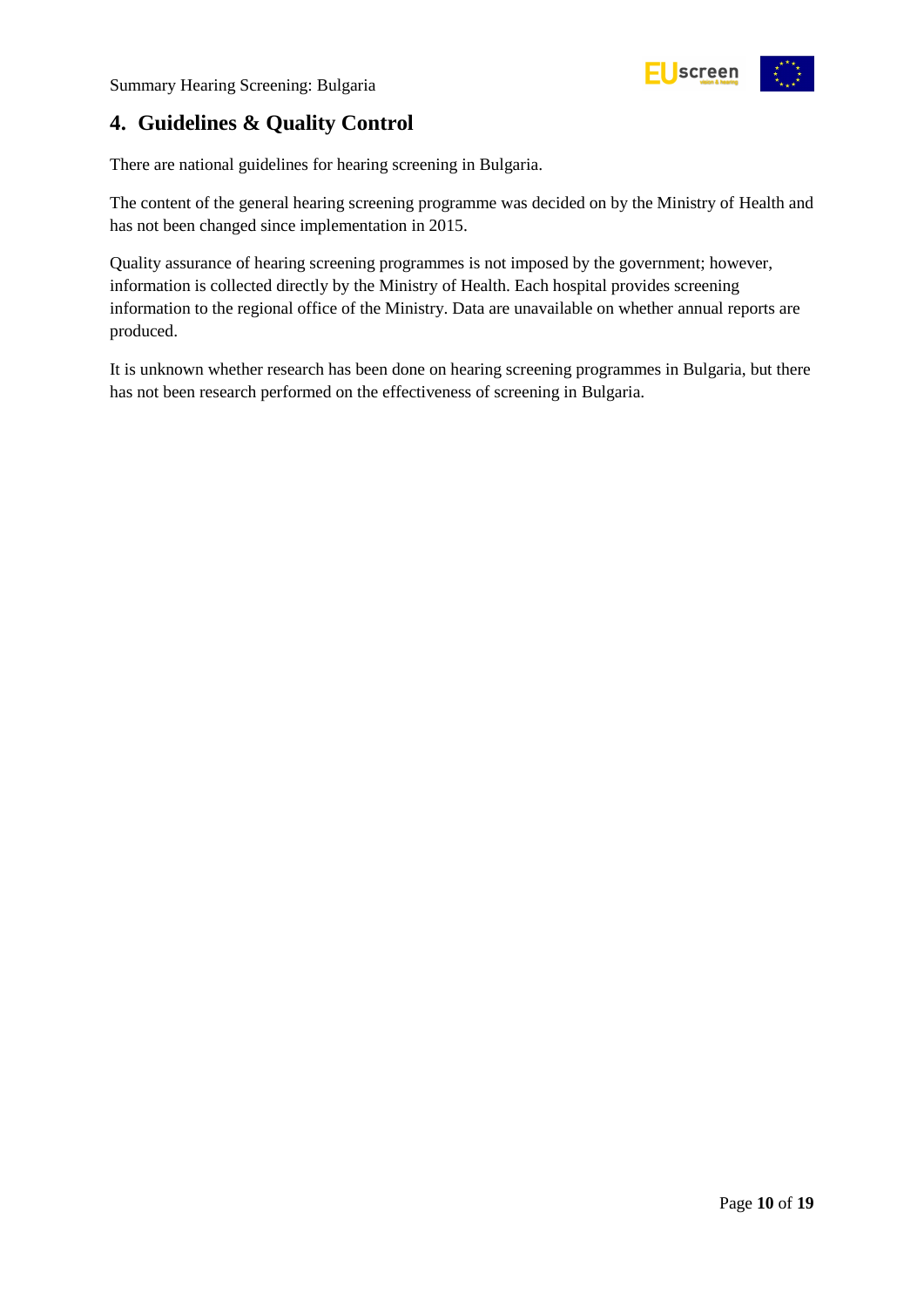

### <span id="page-10-0"></span>**5. Process: Screening, Diagnosis, Intervention**

#### <span id="page-10-1"></span>**5.1. Neonatal hearing screening**

Well-babies and at-risk babies are screened in the hospital, NICU or private clinic. The percentage of infants born in a maternity hospital in Bulgaria is unknown though roughly estimated to be close to 100%, while home births are roughly estimated to be below 2-3%. The average length of stay in the maternity hospital after delivery is roughly estimated to be 3-5 days. Parents/caregivers of well and atrisk babies are invited to participate in neonatal hearing screening directly in person in the hospital.

Neonatal hearing screening for well babies should be completed before 3 months of age. For at-risk babies, screening should be completed before 3 months of gestational (corrected) age.

The definition of at-risk infants is listed according to the Joint Committee on Infant Hearing (2007).

Data on the prevalence of CMV and meningitis is not available in Bulgaria, but are roughly estimated to be very low (less than 0.5% and 1%, respectively).

The target condition for screening for both well at at-risk babies is a bilateral hearing loss of 40 dB HL or worse.

#### <span id="page-10-2"></span>**5.2. Neonatal diagnostic assessment**

The diagnostic assessment after neonatal hearing screening referral should include an ABR assessment and be completed by 3 months of age for well infants, and 3 months corrected age for at-risk infants.

#### <span id="page-10-3"></span>**5.3. Preschool hearing screening**

Hearing screening is performed on children before they start school. They are invited to participate by their general practitioner, and screening is performed there in the health care clinic by the GP. Followup may be made to the ENT clinic if necessary.

The target condition for preschool hearing screening is a unilateral or bilateral hearing loss of 40 dB HL or worse.

#### <span id="page-10-4"></span>**5.4. Intervention approach**

In Bulgaria, treatment options available include grommets, hearing aids, bone conductive devices, and cochlear implants; however, not all children in Bulgaria are treated due to capacity problems and payment problems. Furthermore, children with deaf parents who refused cochlear implats for their children are not fitted with cochlear implants.

Infants are fitted with hearing aids from 6-12 months of age or older and with cochlear implants from 1-2 years of age or older. The fitting criteria in Bulgaria for a hearing aid is roughly estimated to be bilateral hearing loss of at least 40 dB HL.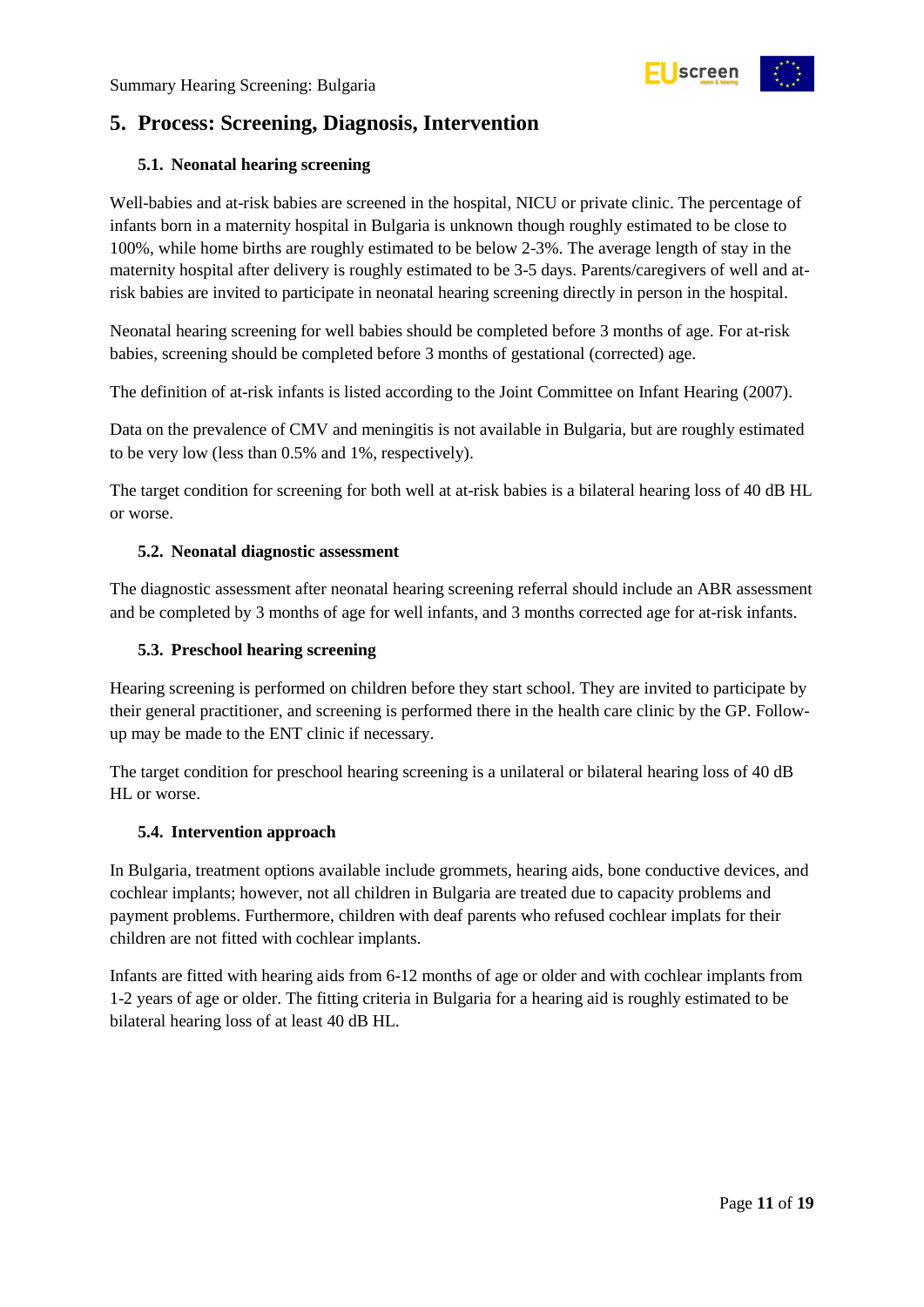

### <span id="page-11-0"></span>**6. Protocols**

Hearing screening protocols are described for neonatal hearing screening (well and at-risk) as well as for preschool hearing screening when applicable.

- The Test performed is the screening technique used
- The Age of the child is indicated in hours, days, months or years
- Referral criteria may be the lack of an OAE response at specified frequencies, a responsewaveform repeatability constant, the absence of an aABR response at a specified intensity, or an absent behavioural response at a specified intensity. Referral criteria may be defined within a protocol or limited based on the device used.
- The Device is the screening device used.
- Unilateral Referrals indicates whether children are referred if only one ear fails screening.
- The Location is where the screening takes place

#### <span id="page-11-1"></span>**6.1. Neonatal hearing screening (well)**

The process for neonatal hearing screening for well babies is described in Table 1. A 2-step OAE protocol is in effect, whereby the first OAE is performed in the maternity hospital. If the infant fails the first test, rescreening occurs at 1 month of age. A subsequent fail at rescreening would warrant a referral to the ENT department for clinical/diagnostic ABR.

|                  |             |                                                                |               | <b>Unilateral</b> |                    |
|------------------|-------------|----------------------------------------------------------------|---------------|-------------------|--------------------|
| <b>Test</b>      | Age         | Referral criteria                                              | <b>Device</b> | Referrals?        | Location           |
| $OAE1*$          | 24-72 hours | 4 of 6 freq: $>5dB$ SNR (TE);<br>3 of 4 freq: $>6dB$ SNR (DP). | Various       | Yes               | Maternity hospital |
| OAE <sub>2</sub> | 1 month     | 4 of 6 freq: $>5dB$ SNR (TE);<br>3 of 4 freq: $>6dB$ SNR (DP). | Various       | Yes               | Maternity hospital |
|                  |             | $*$ $\Omega$ AE1 may be performed 1.3 times before discharge   |               |                   |                    |

<span id="page-11-4"></span>**Table 1**: Process for neonatal hearing screening for well, healthy infants in Bulgaria.

OAE1 may be performed 1-3 times before discharge.

#### <span id="page-11-2"></span>**6.2. Neonatal hearing screening (at-risk)**

The screening process for at-risk infants is described in Table 2. A combined TEOAE+aABR screening is in effect whereby both OAE and aABR is performed before the infant is discharged from the NICU. Both aABR and TEOAE are required for all at-risk infants. Additionally, follow-up is performed on all at-risk infants at 6 months of age.

<span id="page-11-5"></span>**Table 2**: Process for neonatal hearing screening for at-risk infants in Bulgaria.

|            |               |                   | Unilateral |                           |
|------------|---------------|-------------------|------------|---------------------------|
| Test       | <b>Age</b>    | Referral criteria | Referrals? | Location                  |
| $OAE+aABR$ | $24-72$ hours | $40$ dB nHL       | Yes        | Maternity hospital / NICU |

#### <span id="page-11-3"></span>**6.3. Preschool hearing screening**

Hearing screening is performed in health care clinics at 7 years of age. The screening test is pure-tone audiometry.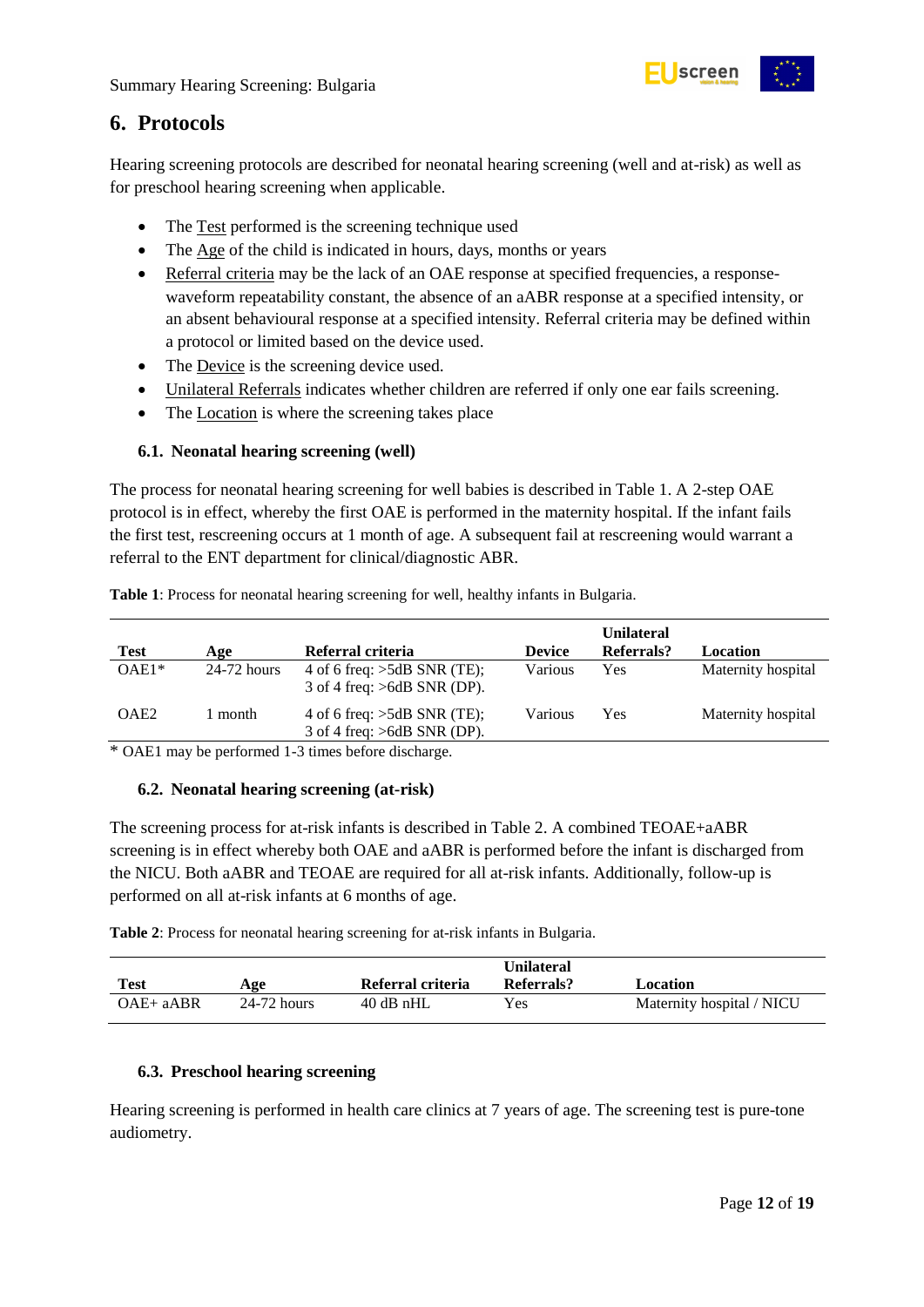

<span id="page-12-0"></span>**Table 3**: Process for preschool hearing screening in Bulgaria.

| <b>Test</b>          | Age   | Referral criteria | <b>Unilateral Referrals?</b> | Location      |
|----------------------|-------|-------------------|------------------------------|---------------|
| Pure-tone audiometry | years | $40$ dB HL        | Yes                          | Health Clinic |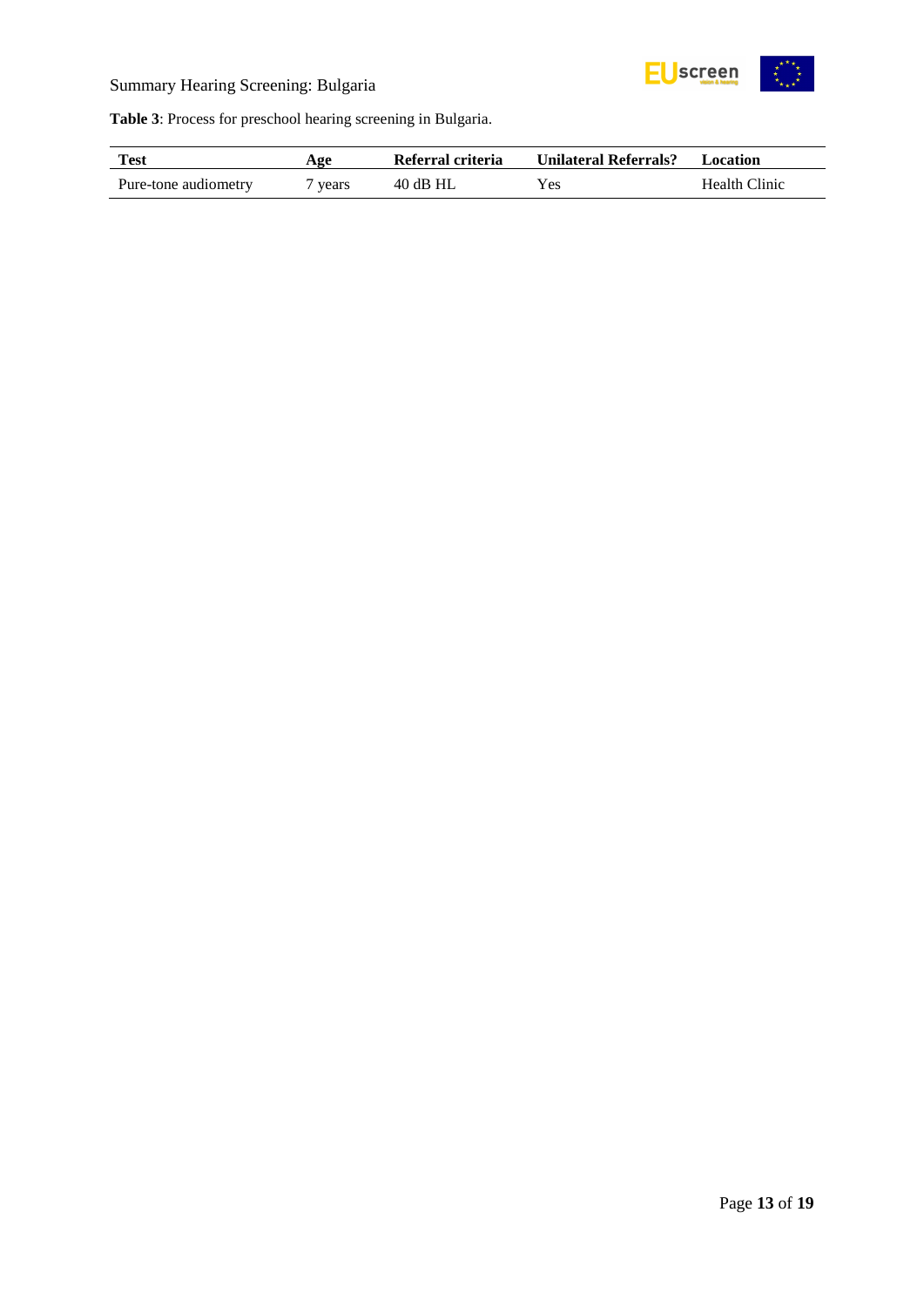

### <span id="page-13-0"></span>**7. Professionals**

#### <span id="page-13-1"></span>**7.1. Neonatal hearing screening (well)**

Neonatal hearing screening is performed by a nurse, audiologist, midwife or paediatrician.

There is currently no specific training for hearing screening staff. The training currently provided is practical (on the job).

#### <span id="page-13-2"></span>**7.2. Neonatal hearing screening (at-risk)**

Screening for at-risk infants is performed by paediatricians.

#### <span id="page-13-3"></span>**7.3. Preschool hearing screening**

Screening for preschool-age children may be performed by general practitioners, ENT physicians or audiologists. This is not clearly defined in Bulgaria.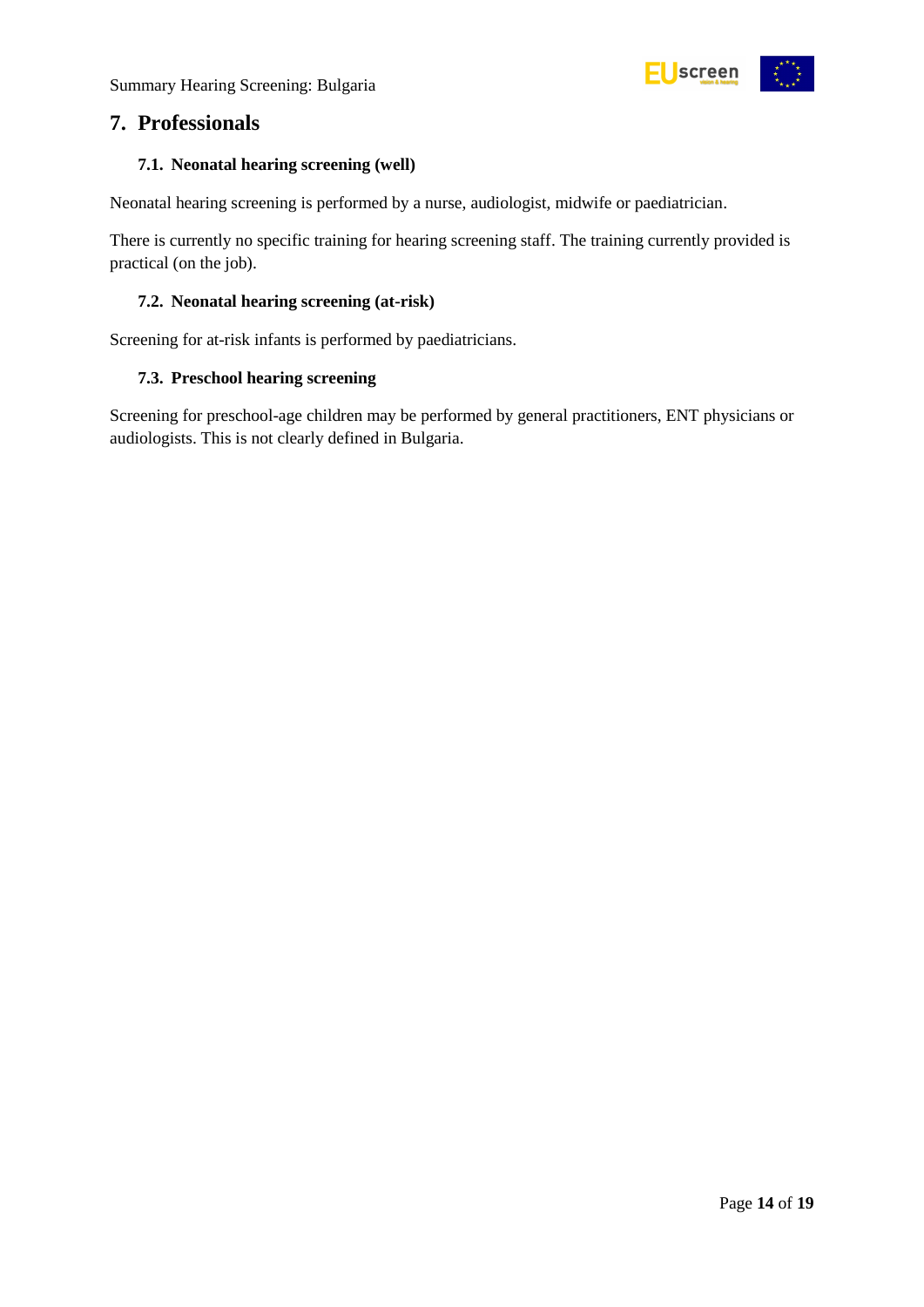

### <span id="page-14-0"></span>**8. Results: Neonatal Hearing Screening**

#### <span id="page-14-1"></span>**8.1. Coverage and attendance rates**

In Bulgaria, the coverage and attendance rates of neonatal hearing screening are unknown.

#### <span id="page-14-2"></span>**8.2. Referral rates**

The referral rates for neonatal hearing screening of well, healthy infants are roughly estimated. The referral rate for OAE1 is roughly estimated to be less than 20% and the referral rate for OAE2 is roughly estimated to be less than 50%.

The final referral rate to a diagnostic assessment for well, healthy babies is roughly estimated to be 0.5%, and the final referral rate for at-risk infants is roughly estimated to be 1-2%.

#### <span id="page-14-3"></span>**8.3. Diagnostic assessment attendance**

The compliance rate of a referral to diagnostic assessment from neonatal hearing screening for well infants and for at-risk infants is roughly estimated that more than 80% and more than 95%, respectively.

#### <span id="page-14-4"></span>**8.4. Prevalence / Diagnosis**

Data are generally unavailable regarding the prevalence of neonatal hearing loss in Bulgaria. However, data from 2001 showed a prevalence rate of 1.63 per 1000 for neonatal permanent bilateral hearing  $\log \geq 40$  dB HL. From 1838 infants screened, 3 were diagnosed with bilateral hearing loss (Rouev, Mumdzhiev, Spiridonova, & Dimov, 2004). Data are unavailable regarding the prevalence of auditory neuropathy in Bulgaria.

#### <span id="page-14-5"></span>**8.5. Treatment success**

As indicated, not all children in Bulgaria are treated due to capacity problems and payment problems. Furthermore, children with deaf parents who refused cochlear implants for their children are not fitted with cochlear implants. It is roughly estimated that 50-60 children are fitted with hearing aids and 30-40 children are fitted with cochlear implants each year in Bulgaria.

#### <span id="page-14-6"></span>**8.6. Screening evaluation**

Actual data on the sensitivity or specificity of neonatal hearing screening are not available, and neither are data on false positives, false negatives, or the positive predictive value.

However, estimations were provided. For well infants, sensitivity was estimated to be 100% and specificity was estimated to be 98%. For at-risk infants, sensitivity was estimated to be 99% and specificity was estimated to be 97%.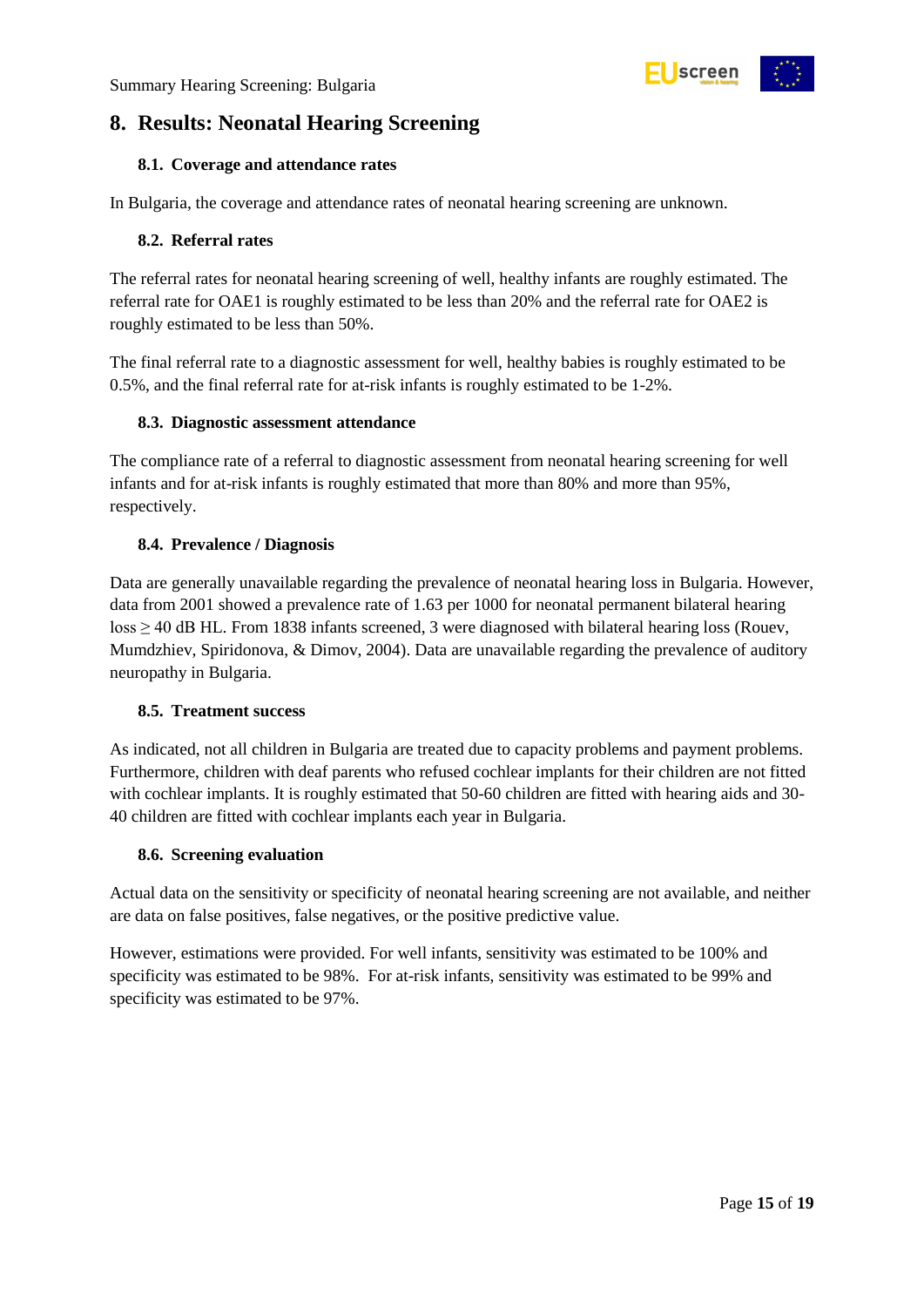

### <span id="page-15-0"></span>**9. Results: Preschool Hearing Screening**

#### <span id="page-15-1"></span>**9.1. Coverage and attendance rates**

Data are unavailable regarding the coverage and attendance rates of preschool hearing screening in Bulgaria.

#### <span id="page-15-2"></span>**9.2. Referral rates**

Data are unavailable regarding the referral rate for preschool hearing screening.

#### <span id="page-15-3"></span>**9.3. Diagnostic assessment attendance**

Data are unavailable.

#### <span id="page-15-4"></span>**9.4. Screening evaluation**

Data are unavailable.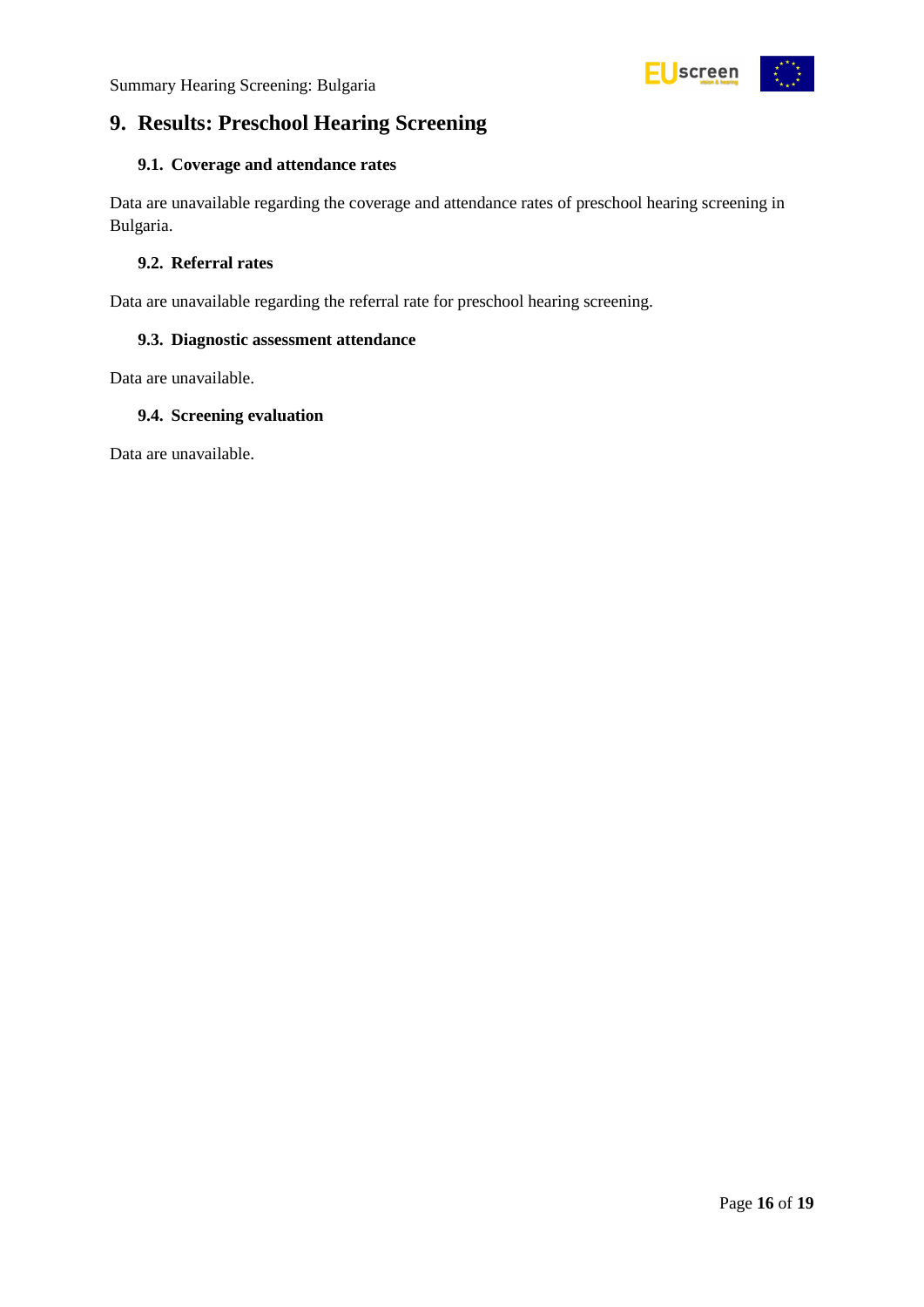

### <span id="page-16-0"></span>**10. Costs: Neonatal Hearing Screening**

Financing of neonatal hearing screening in Bulgaria is organized by the Ministry of Health. Screening is free of charge for parents. There is no financial reward when parents attend hearing screening, nor a penalty for those who do not attend hearing screening.

A cost analysis of neonatal hearing screening in Bulgaria has not been completed.

#### <span id="page-16-1"></span>**10.1. Screening costs**

The total screening costs for well babies per year is unknown; however, the cost of neonatal hearing screening provided by the Ministry of Health per child (all infants) is 10 BGN or €5.12 (Ministry of Health, 2016).

#### <span id="page-16-2"></span>**10.2. Equipment costs**

#### (*Information extracted to protect commercially sensitive data*)

Maintenance costs are unknown. Devices are replaced every 10-20 years. The cost for disposables are unknown.

#### <span id="page-16-3"></span>**10.3. Staff costs**

Data are unavailable regarding the number of professionals performing hearing screening in Bulgaria.

The annual salary for a screening professional (nurse) is roughly estimated to be 13 200 BGN or €6746. The educational fee per student is 1000-1500 BGN or €511-€767 per year.

#### <span id="page-16-4"></span>**10.4. Diagnostic costs**

The total cost of diagnostic confirmation is not indicated.

#### <span id="page-16-5"></span>**10.5. Amplification costs**

In the Bulgaria, not all children with hearing loss are treated due to capacity and payment problems. Children of deaf parents who refuse cochlear implant for their children would also not be treated.

The cost for a hearing aid is 1200 BGN or €613 and the cost for a cochlear implant is 33 600 BGN or  $E17$  174. There are no treatment costs specifically for habilitation. The hearing aids and cochlear implant are covered by social and health system.

#### <span id="page-16-6"></span>**10.6. Social costs**

There are 3 schools in Bulgaria for deaf and hard-of-hearing students that runs from preschool to primary school. It is unknown how many children attend this school. It is unknown whether extra support is not provided to children with hearing impairment in mainstream schools. All costs for mainstream or special education schools are unknown.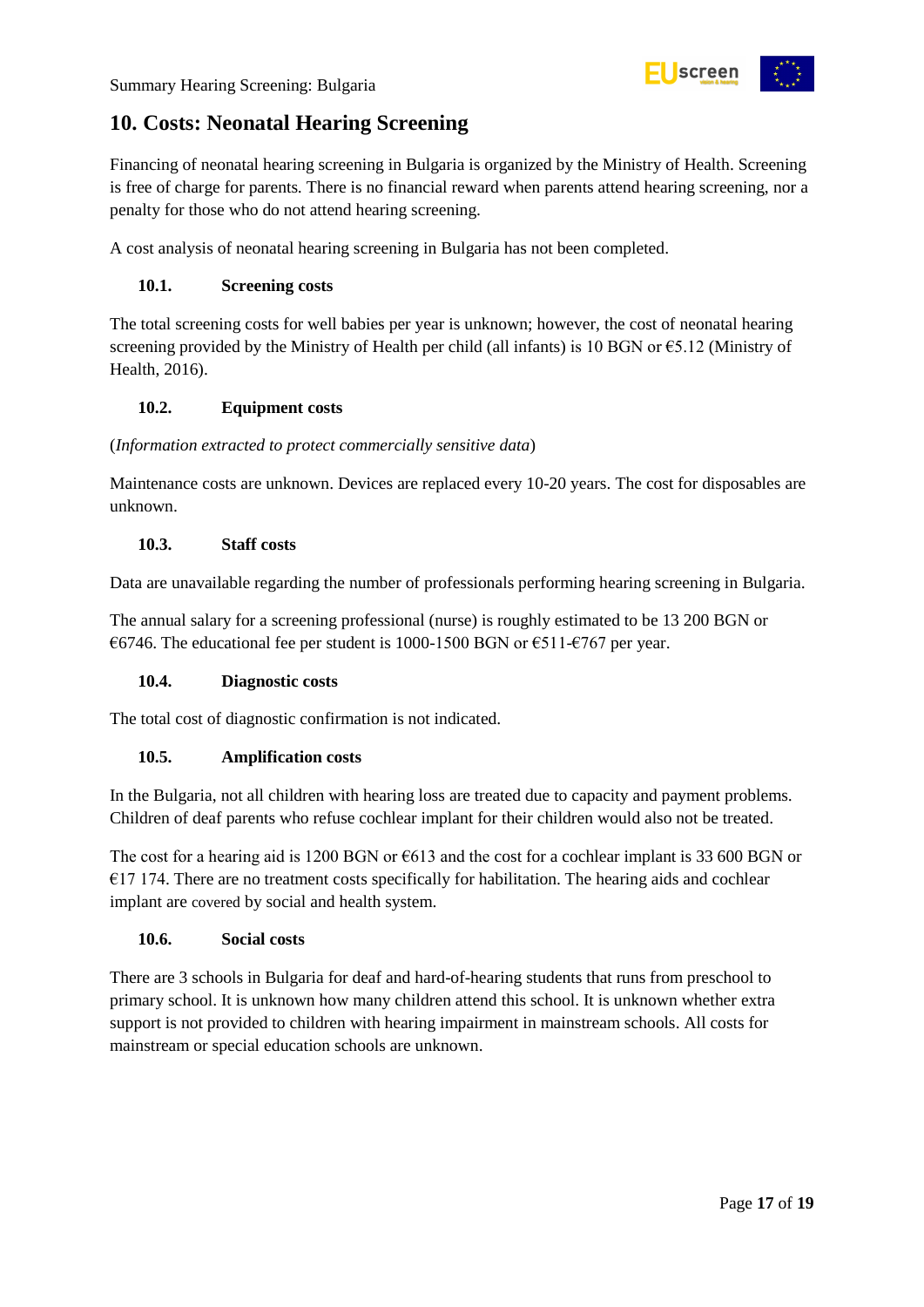

### <span id="page-17-0"></span>**11. Costs: Preschool Hearing Screening**

#### <span id="page-17-1"></span>**11.1. Screening costs**

The total costs for preschool hearing screening are unknown. It is estimated that preschool hearing screening costs 20 BGN or €10.22 per child.

#### <span id="page-17-2"></span>**11.2. Equipment costs**

The cost a pure-tone screening audiometer is not specified.

#### <span id="page-17-3"></span>**11.3. Staff costs**

Salary costs are not indicated for preschool hearing screening.